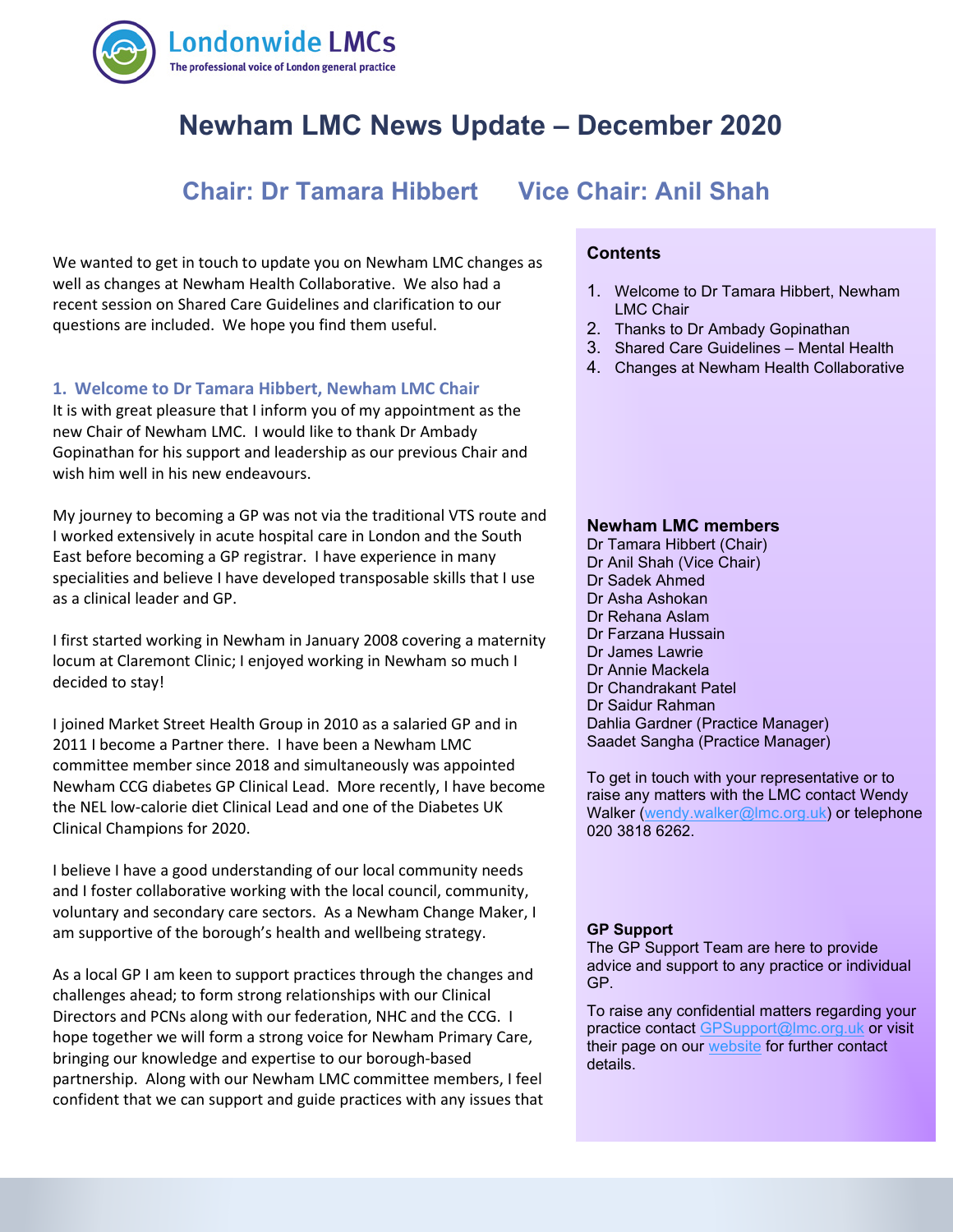may affect them. That access to support goes beyond Newham, as we meet with NEL and Londonwide LMC colleagues on a regular basis to discuss local and national issues.

As Newham LMC we are here to support you, please do not hesitate to contact us if you need to. Along with my committee members, who include salaried, sessional and trainee GPs, we hope to be a strong representative voice for Newham GP practices.

## **2. Thanks to Dr Ambady Gopinathan**

We would like to thank Dr Ambady Gopinathan for his hard work and dedication during his time as an LMC member from 2011 and then being elected as Chair from 2018 to 2020. Thank you for your valuable contributions and support.

# **3. Shared Care Guidelines – Mental Health**

We have recently discussed Shared Care Guidelines relating to Mental Health patients and we would like to share the responses with you:

## Shared care for ADHD

*LMC: Concerns raised about workload implications in primary care e.g. ADHD drugs being prescribed in primary care when GPs do not have any knowledge of diagnostic criteria and when GPs asked to monitor response, which should sit with specialist.* 

The Shared Care Guideline states that hospital responsibilities are as follows:

- Initiate treatment and prescribe until is stable, usually 1month or longer if appropriate.
- Once patient is stabilised on therapy, requested shared care with GP.

Dr Dougall responded: "Initiation and monitoring of side effects and response is expected to happen under the supervision of a psychiatrist. GPs are not expected to do this. Once a service user is stable GPs would be expected to take over prescribing". This is in line with the shared care guideline.

### Blood tests and monitoring for antipsychotics

*LMC: Mental Health Trusts not doing some of the basic tests, and sometimes, GPs end up doing them, and have to compare results done in both secondary and primary care – with duplication of work. Sometimes, it is not clear whose responsibility it is to conduct the monitoring. One of the GPs from LMC asked me to raise with ELFT on who (i.e. team) within the Trust does the tests and how this is done.* 

# **LEAD Events**

Londonwide Enterprise Ltd (LEL) was set up to provide affordable, high quality training and educational events for practice teams.

The Learning Education and Development (LEAD) team is always keen to hear what training is really needed on the ground – get in touch with any ideas by emailing [lead@lmc.org.uk](mailto:lead@lmc.org.uk) 

#### **Upcoming Events:**

*Contraception update 09:15am - 1:30pm* Tuesday 12 January 2021

*Practice Support – Hot topics 9:30am– 12:30 pm* Wednesday 20 January 2021

*Effective medical chaperoning -* 10:00 am – 12:00 noon Thursday 25 February 2021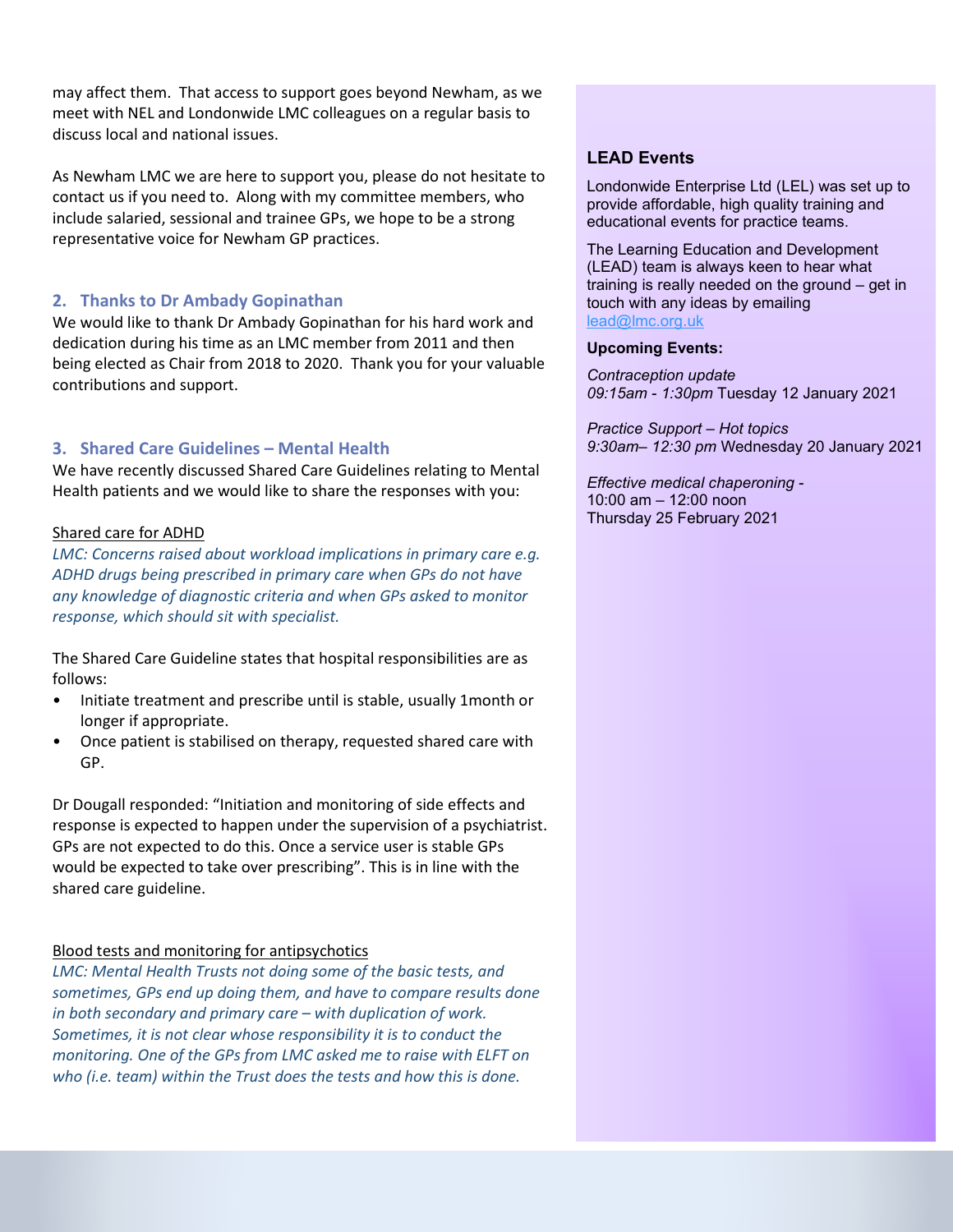Dr Dougall responded, "This is a shared responsibility, and will depend on the circumstances. e.g. for a new referral from a GP into a community mental health team the GP is requested to have completed a baseline physical screen to exclude potential organic causes. For an existing patient if additional bloods or an ECG are needed the psychiatrist can request these directly and would be expected to notify the GP that they have requested these – this would be in the clinic letter. Alternatively, the psychiatrist may request the GP to investigate if they have identified a physical health concern that is more appropriately followed-up by the GP. For inpatients, a summary of physical health investigations is in the discharge notification."

Blood tests have been challenging during Covid-19, and specific guidance was developed e.g. Lithium, depot antipsychotics. Any concerns around monitoring of patients during Covid-19 should be reported to the CCG Medicines Optimisation Team

*LMC: Mental Health Trusts request GPs to prescribe antipsychotics either when they have just recently been started or ask GPs to initiate Example shared, where GP had been asked to initiate Quetiapine. Further, the GP commented that ECG and blood tests were done in ABT and could not access the results.*

Dr Dougall responded: "If the psychiatrist has requested bloods and ECG as a baseline screen before starting a psychotropic, it would be expected for the psychiatrist to follow-up on the results. However, in the current context, ELFT do not have electronic prescribing so it can be difficult when patient has been seen remotely and arranging FP10 can be difficult".

This was further discussed with Jennifer Melville, Chief Pharmacist for ELFT. We discussed the position of Quetiapine in the formulary and confirmed this is specialist initiation with no shared care. Antipsychotics should normally be initiated by specialist after completing necessary baseline tests. Where there has been an impact due to Covid-19, where patients are seen virtually, there may be changes to standard monitoring practice, and should conform to the additional guidance developed to support clinicians. Any queries in relation to interface can be directed to Primary Care Liaison Team, which has a community psychiatrist. GPs can also contact Medicines Optimisation Team, to be made aware of the interface issues.

*LMC: ELFT commonly advice GPs to do annual ECG check, and routine blood tests for patients on antipsychotics. The GPs reported that this cohort of patients are very difficult to engage with, and opinion was expressed that monitoring should be done within Mental Health Trusts as patients engage with their services better than in primary care, particularly in situations when patients are not engaging with GPs.*

### **England LMC Conference – Friday 27 November** Here is a sample of resolutions from the recent England LMC Conference:

#### **Covid-19**

That conference, in respect of the response of general practice to the COVID-19 pandemic, commends practices for stepping up to the unique challenges, and:

- i. congratulates GPs and clinicians for developing and using alternative consulting methods during the pandemic
- ii. believes that finding our way through the COVID-19 pandemic has been and continues to be a driver for modernisation and positive developments
- iii. believes general practice has demonstrated that the GP partnership model works and expects the government to remain committed to this model of primary care
- iv. instructs GPC England to inform the government that GPs will not accept the return to the previous conditions of micro management and central control once the pandemic is over
- v. mandates GPC England to use this to insist on investment in the core contract rather than the flawed PCN model.

Proposed by Jackie Applebee, Tower Hamlets Carried

#### **Core Funding**

That conference strongly believes that the current GP funding formula is both seriously flawed and outdated and demands that GPC England:

- i. urgently calls for NHSEI to review the GP funding formula
- ii. ensures that any future formula provides fair and full remuneration which recognises GP workload
- iii. ensures that a revised funding formula appropriately and proportionately accounts for differences in patient demographics, deprivation and health-seeking behaviour at individual practice level
- iv. ensures that any revision does not result in practices losing out.

Proposed by Michal Grenville, Waltham Forest Carried